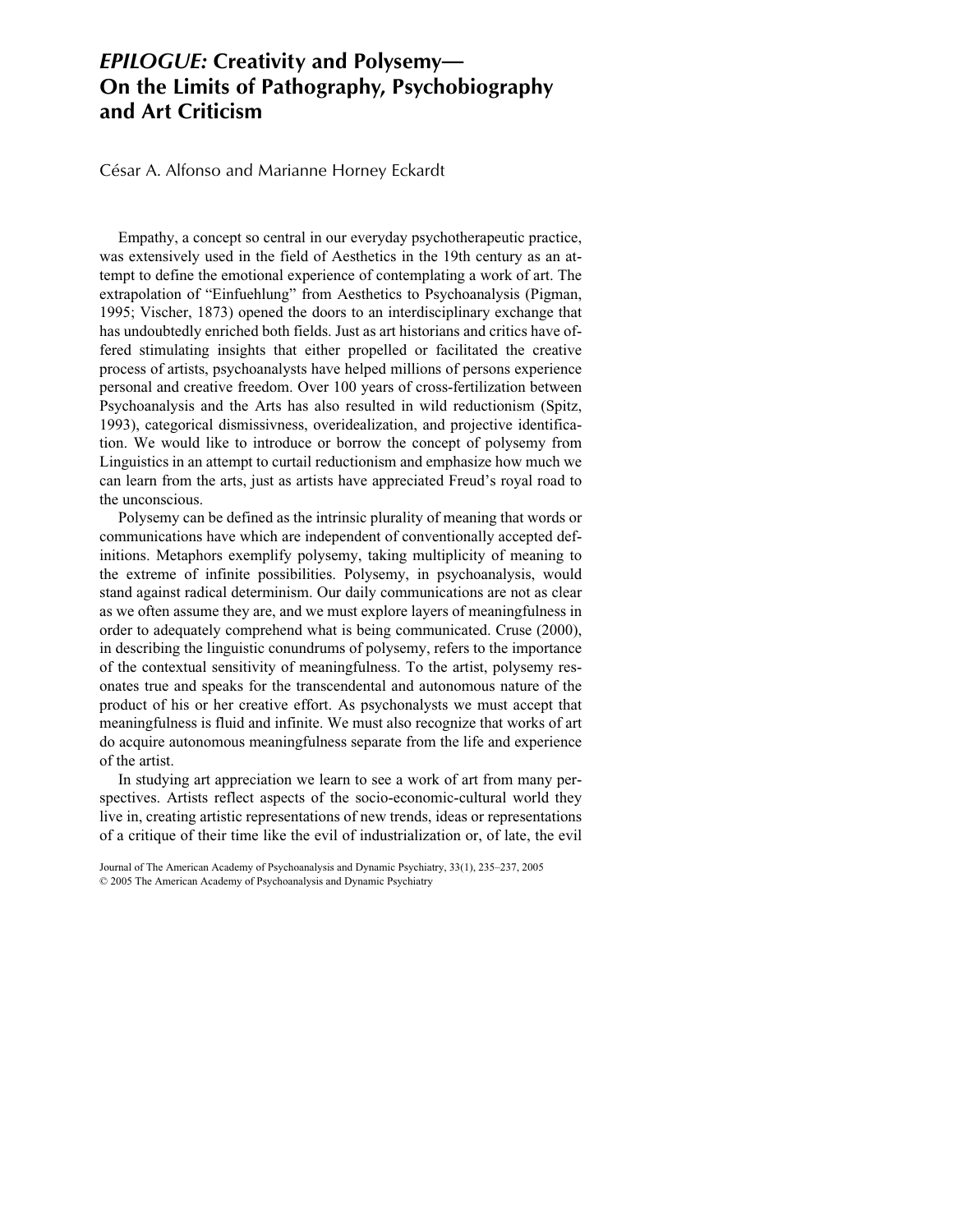of art becoming a money-driven commodity. Artists also are in dialogue with antecedent styles, with the immediate past as well as revisiting styles of past centuries. Classic, neoclassic, and romantic traditions recur again and again in modified forms. The artistic creation may or may not reflect artists' emotions or struggles.

While metaphor is second nature to artists, the appreciation of metaphor in early psychoanalysis was more circumscribed and biased by a deterministic approach. Our relationship to metaphor has, however, changed over the years. Aspects of the history of this change are of interest. Darwin and the advance of science impassioned Freud's time with the spirit of exploration to find universal principles to explain the world and man. The belief in the power of reason flourished hoping to effect and explain unreason. Beginning with the turn of the past century and accelerated by WWI this faith gradually dissolved, a happening most evident in the arts, as in music, literature, and painting. Suzanne Langer (1941) challenged our customary view of how man's mind functions in her slim but widely acclaimed book *Philosophy in a New Key.* She there declared her "heresy," that she believed that there is a primary basic need in man of symbolization, a fundamental process of the mind, which goes on all the time. Sometimes we are aware of it, sometimes we merely find its results and realize that certain experiences passed through our brain and have been digested there by a process of symbolic transformation. "Human life," she writes, "is an intricate fabric of reason and rite, of knowledge and religion, of prose and poetry, fact and desire" (p. 49). She elaborated on our two basic forms of expression, our discursive language, which has to string words in a row, like beads on a rosary. Complex inter-related meanings or ideas can only be represented sequentially as pieces of clothing that are actually worn one over the other, that have to be strung side by side on a clothesline. Nonrepresentational forms can express complexity simultaneously. Psychoanalytic theories use discursive forms of logic and reason. In practice, however, we are confronted by the patient's complex life, by, as Langer wrote, the intricate fabric of prose and poetry, which evolves from the interplay of biological, socio-cultural, and idiosyncratic forces. Theories and practice are partners. They need each other yet have to retain their independence. Our perception of the "intricacies'is guided and enhanced by theoretical perspectives, but the "intricacies" have to declare themselves. We can clarify and explore, thus helping the process of emerging.

Our relationship with the arts, literature, and music, has undergone changes over time. Early analysts had the enthusiastic conviction that they were able to throw light on the arts. The arts, in contrast, delighted by the notions of subterranean forces, used these to forge new creative paths. Klee (1968) wrote: "today we reveal the reality that is beyond the visible things thus expressing the belief that the visible world is merely an isolated case in